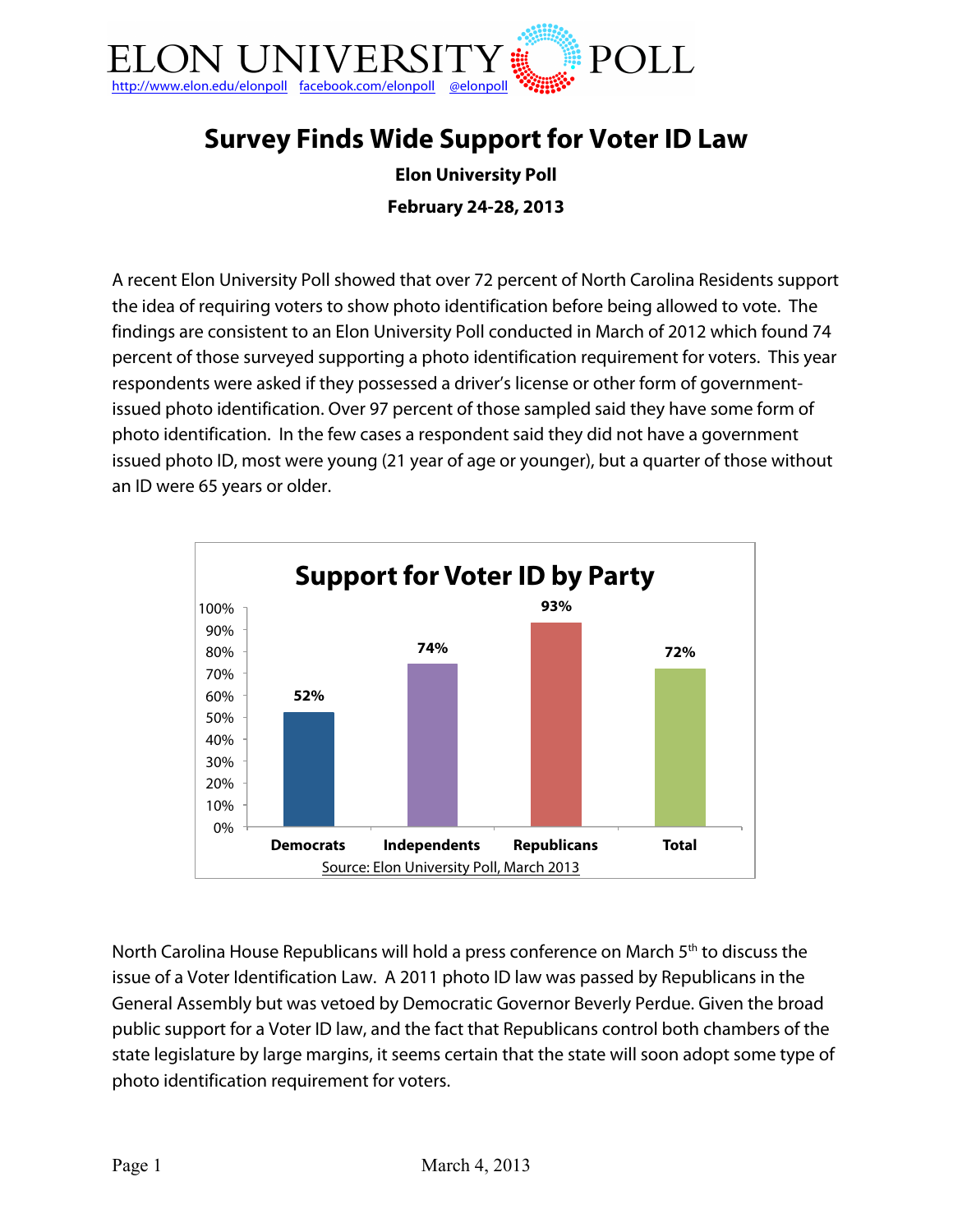

As you may know, the state legislature is considering a law requiring voters to show some sort of government approved photo identification before they are allowed to vote . . . do you [support or oppose] such a law? **N**

**%**

### **Table 1: Party ID and Voter ID**

|                             | Support | Oppose | Don't know / No Opinion | <b>Total</b> |
|-----------------------------|---------|--------|-------------------------|--------------|
|                             | %       | %      | %                       | %            |
| <b>Democrats</b>            | 52      | 43     |                         | 100          |
| <b>Independents</b>         | 74      | 24     |                         | 100          |
| <b>Republicans</b>          | 93      | 6      |                         | 100          |
| <b>Don't Know / Refused</b> | 72      | 25     |                         | 100          |
| <b>Total</b>                | 72      | 25     |                         | 100          |

### **Table 2: Gender and Voter ID**

|               | Support | Oppose | <u> Don't know / No Opinion</u> | Total |
|---------------|---------|--------|---------------------------------|-------|
|               | %       | %      | %                               | %     |
| <b>Male</b>   | 74      | 24     |                                 | 100   |
| <b>Female</b> |         | 26     |                                 | 100   |
| <b>Total</b>  |         |        |                                 | 100   |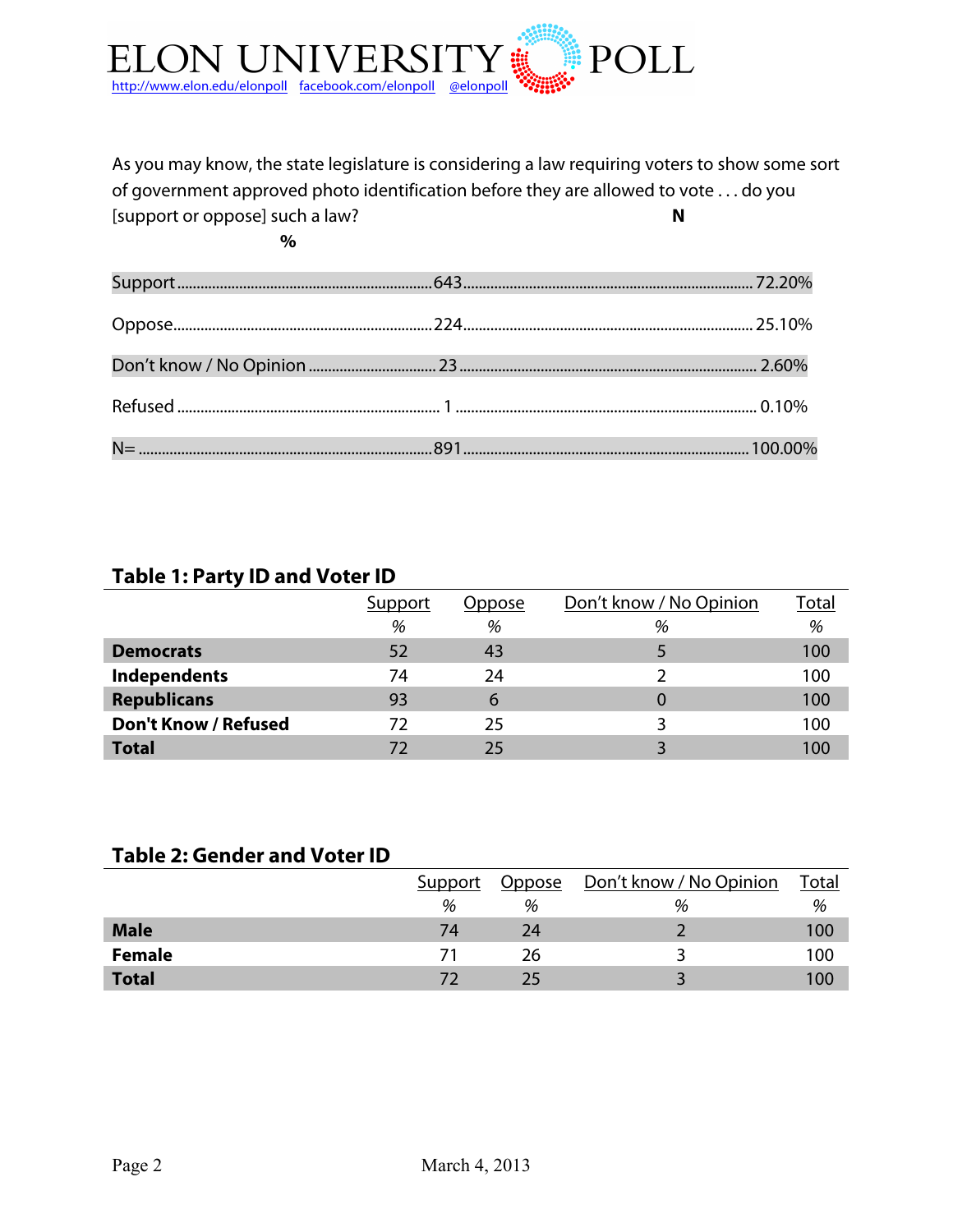

## **Table 3: Age and Voter ID**

|              | Support | Oppose | Don't know / No Opinion | Total |
|--------------|---------|--------|-------------------------|-------|
|              | %       | %      | %                       | %     |
| 18-30        | 75      | 21     | 4                       | 100   |
| $31 - 40$    | 67      | 31     |                         | 100   |
| 41-50        | 76      | 22     | $\mathcal{D}$           | 100   |
| $51 - 65$    | 69      | 29     | $\mathcal{L}$           | 100   |
| $65+$        | 77      | 21     |                         | 100   |
| <b>Total</b> | 72      | 25     | 3                       | 100   |

### **Table 4: Race and Voter ID**

|              | Support | Oppose | Don't know / No Opinion | Total |
|--------------|---------|--------|-------------------------|-------|
|              | %       | %      | %                       | %     |
| <b>White</b> | 78      | 20     |                         | 100   |
| <b>Black</b> | 56      | 41     |                         | 100   |
| <b>Other</b> | 59      | 34     | O                       | 100   |
| <b>Total</b> |         | つら     |                         | 100   |

### **Table 5: Income and Voter ID**

|                           | Support | Oppose | Don't know / No Opinion | Total |
|---------------------------|---------|--------|-------------------------|-------|
|                           | %       | %      | %                       | %     |
| <b>Less than \$25,000</b> | 77      | 22     |                         | 100   |
| \$25,000 to \$50,000      | 71      | 24     |                         | 100   |
| \$50,000 to \$75,000      | 72      | 25     |                         | 100   |
| More than \$75,000        | 73      | フト     |                         | 100   |